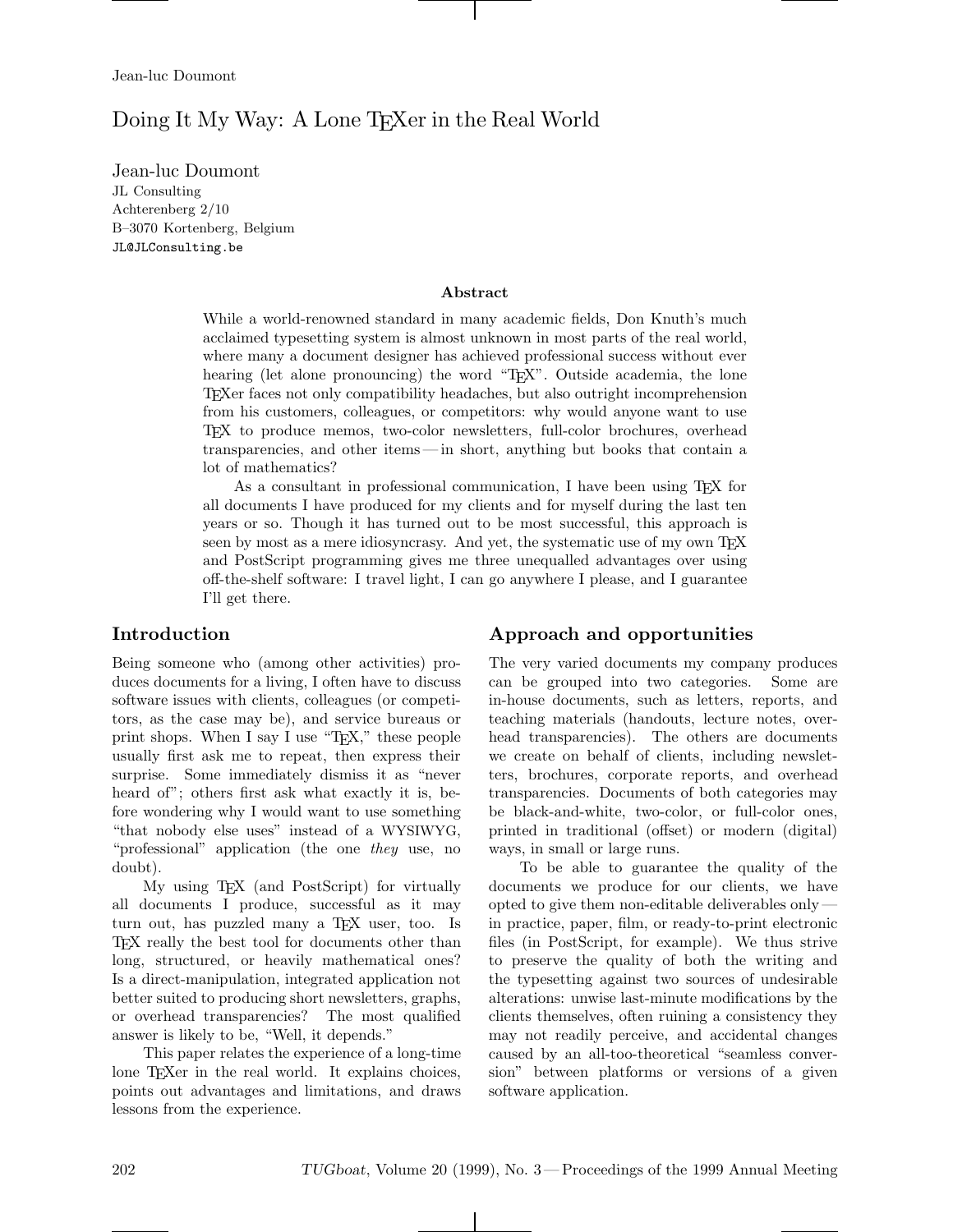Our insistence on not giving away editable files is a tough one to maintain (admittedly, it has suffered exceptions): clients logically consider as theirs the text they have paid us to write or the format they have paid us to design and produce. Yet our name in the list of credits constitutes our best— if not our only useful — marketing tool: we cannot afford to take chances. We will, of course, ensure that what we create addresses the client's needs while attaining the quality level we strive for.

Though our approach is dictated by quality standards, not ease of production, it does simplify our work— to some extent, that is. Because we need not exchange editable files back and forth with external parties, we are free to choose not only the platform but also the software tools with which we work. More accurately, we must be able to process incoming ASCII files and occasional images in GIF or JPEG format, and to produce PostScript files for laser printers, imagesetters, or others still — all in all, minor constraints. Our software tools are therefore essentially limited to an ASCII editor, an image processor, and, of course, a TEX environment, which we use to produce virtually all our paper documents.

## **Surprise and frustration**

The choice of T<sub>F</sub>X as all-purpose tool for producing very varied documents surprises those who know TEX and puzzles those who do not. Clearly, it does stem from my previous experience with TFX in an academic setting (Stanford University, which happens to be T<sub>EX</sub>'s cradle), and from my technical education (applied physics) and consequent preference for analytical thinking. Admittedly, it may also partly originate in my pronounced taste for computer programming and, more generally, in my peculiar habit of wanting to (re)do things my own way. Still, the perspective provided by some ten years of successful professional practice vindicates my choice: over the years, I have satisfactorily moved to TEX for more and more types of documents.

Until I entered the "real world," I failed to realize how poorly known TFX is, at least over in Europe. It is known by the more technically minded participants at the training programs I teach in academia and national research centers, though even these people are often unclear about what TEX really is and typically confuse TEX and LATEX. In contrast, it is an unknown entity to clients who entrust us with document-creation projects, even those in research organizations, typically from the Corporate Communication or Public Relations department. These clients, used to mainstream direct-manipulation packages, have difficulties understanding the nature of TEX, the difference between T<sub>EX</sub> itself and its implementation on a specific platform, and the fact that T<sub>EX</sub> cannot do much (relatively speaking) until one programs it.

Irrelevant as it may seem, given the lack of compatibility issues in our case, the choice of TEX in an essentially non-TEX world proved a liability to our credibility. I had expected that clients who did not know T<sub>E</sub>X would be content to judge the tool by the result; I was wrong, for at least two reasons. First, most of our clients are little able to judge the quality of a typeset page; their eyes somehow seem blind to stretched out lines, uneven line spacing, and other basic points. Yet the eventual readers of the documents may well notice the difference (if unconsciously), so producing high-quality pages still matters. Second, our clients judge merit by popularity and hence distrust or even disdain what they do not know; they figure that, if they have not heard of T<sub>E</sub>X, then it cannot possibly be any good. Consequently, and independently from what they see, they are suspicious of the pages I typeset with T<sub>E</sub>X. Ironically, they seem infinitely more reassured when I simply tell them I use "a system I programmed myself" rather than "the system developed by Professor Donald E. Knuth".

Distrust of the unknown goes beyond the clients. Many of the print shops with which clients sometimes ask me to work dislike my giving them PostScript files instead of editable ones. PostScript being akin to Greek to them, they somehow feel deprived of their power and will not admit I have done half of the work for them. When anything goes wrong at any stage of the printing process, they are quick to pin the blame on me, insisting to the client that I use a software application nobody else uses, "so it's bound to create problems". (As an extreme case, one renowned print shop even resorted to this excuse after mistakenly using a Pantone color other than the one I had specified in writing.)

People who do understand what TEX is, after some explanations, wonder why on earth I prefer using such an intricate system rather than a much more user-friendly (and better known) package. At first, the advantages of TEX were so intuitively obvious to me I was unable to put them into words. Extolling the line-breaking algorithms, positioning accuracy, or logical markup was pointless: these people either saw no benefit in the features or insisted they could do all of that with their own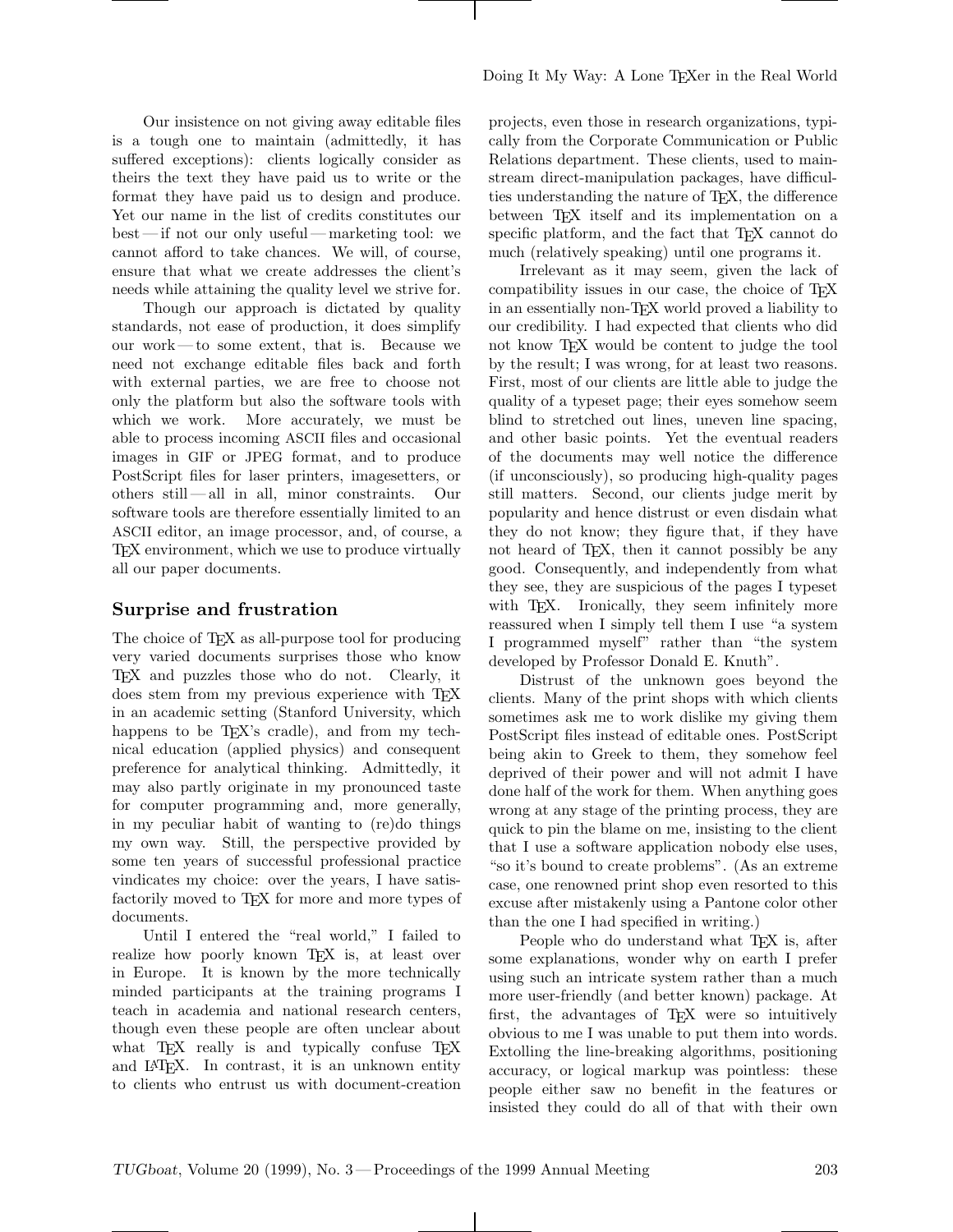text processor. To a point, they were right, of course, even if we all feel that "it's not the same".

## **A little help from my friends**

At a loss for words in the defense of TEX, but convinced from experience that it suited my work so well, I set out to ask other users why they preferred TEX. I contacted the makers of my own TEX implementation, posted questions on comp.text.tex, and asked around. The answers were varied but can be grouped into five categories: output quality, flexibility, text-based formats, reliability, and portability.

Not surprisingly, many who answered my post on comp.text.tex summed it all up by saying that TEX's output "simply looks better," especially as regards mathematics. Among others, they pointed to such features as transparent use of optical sizes, better hyphenation algorithms, and line-breaking algorithms that act on whole paragraphs, not line by line.

Besides the quality of its output, users love TEX for its flexibility, allowing one to extend its capabilities almost ad infinitum. Some mentioned virtual fonts, custom hyphenation patterns, and non-European languages. Others lauded T<sub>EX</sub>'s superior capabilities for floating inserts and crossreferences. Following the theme of the present T<sub>E</sub>X Users Group conference, some also underlined the parallel writing of printed and HTML documentation.

Less expectedly perhaps, users praised T<sub>EX</sub>'s ASCII roots. A plain-text format, they said, allows easy manipulation with any text editor, easy generation of TEX files by other applications (including preprocessors), and small files (hardly larger than the actual text) that compress well. Some also mentioned the small size of their TFX implementation, compared to that of popular text processors.

TEX's text files, batch operation, and stability over time were seen as the basis of its reliability and portability. In contrast to those of integrated applications, the TEX (source) files can be damaged only by the text editing, not by the formatting, the displaying, or any other downstream operation. Moreover, source files typeset with T<sub>E</sub>X ten years ago can be typeset again today— on any platform to produce the exact same output, in the exact same device-independent format. T<sub>EX</sub> files, being plain ASCII, can also safely be exchanged by electronic mail across the world.

Besides the above observations, the (occasionally emotional) discussion on comp.text.tex as a result of my post pointed to two interesting differences. Trivial as these may seem in retrospect, they helped me understand much of the religious wars around software: they are the differences between a software tool's

- claimed and actual capabilities, and
- its potential and actual use.

Reliability and portability are typical issues that differentiate between claimed and actual capabilities. There is no intrinsic reason why an integrated application should be unreliable, although increased complexity and fast-changing versions certainly increase the odds. Similarly, there is no intrinsic reason why the claimed interchangeability between platforms and between versions should turn out untrue. Yet a pragmatic point of view suggests otherwise.

Furthermore, the fact an application offers a given feature does not imply that its users actually use it— often a question of usability. As an extreme example, any graphical application that allows one to position characters precisely anywhere on the page can produce output that matches  $T_F X's$ but at what cost? TEX, or so its users say, not only makes some operations even possible at all, it also makes many operations easier than directmanipulation software.

Actual use is also largely affected by stability. In never-ending debates on software, protagonists who claim their own tool to be more efficient than that of others may well *all* be right, for the tool each masters best is the most efficient for him or her. Yet mastery requires time and users feel little motivated to learn to master a tool that will soon change: fast-evolving software, with pressure or even obligation to upgrade regularly, may offer everincreasing capabilities, but discourages in-depth learning.

As a final point, the comp.text.tex discussion also clarified WYSIWYG (What You See Is What You Get), a concept often confused with that of direct manipulation. If WYSIWYG denotes faithful correspondence between screen view (what you see) and paper output (what you get), then some .dvi viewers are the closest to WYSIWYG one can get. Many people, however, actually mean that what they *do* affects the output in a way they can instantly *see*, a characteristic of direct-manipulation software. For accurate positioning (for example, to align two words exactly), direct manipulation may not be the most practical approach.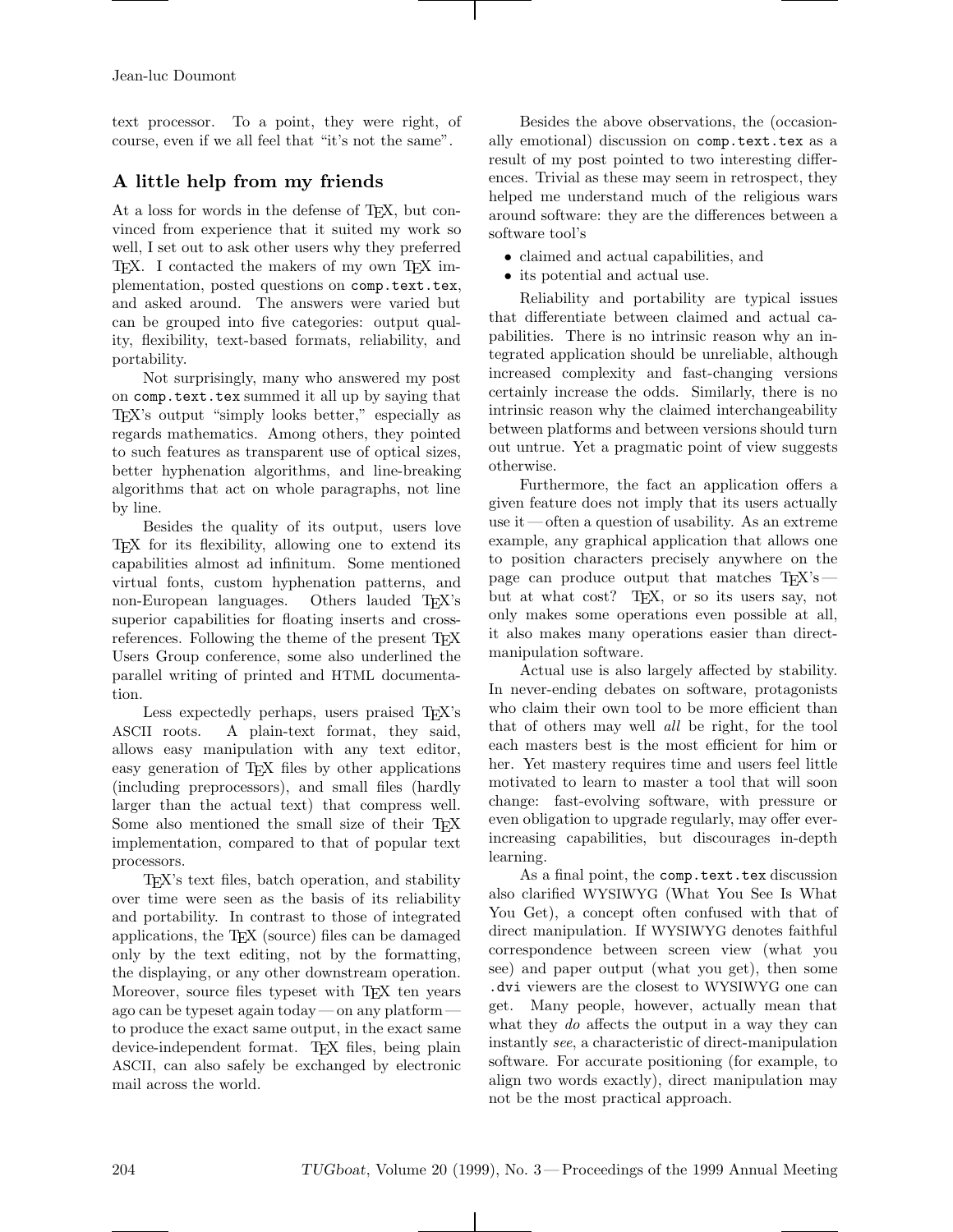## **Agreed, but**...

Answers from other T<sub>E</sub>X users expressed some of my intuitions in words, clarified some of my own mental shortcuts, and triggered new thoughts. I agreed on all advantages presented, but felt something was still missing. Most users enthusiastically put forward that TEX is unequaled for *some* documents; very few suggested they were, like me, using TEX for *all* documents they produce.

Users see T<sub>EX</sub> as particularly suited to the production of large, structured documents. Its batch process, ability to input files in other files, and virtually unlimited capabilities (such as number of paragraph styles) make large projects easier to handle. The separation of contents and visual appearance that it encourages (via macro programming or use) allows one to focus more easily on content, structure, and style.

To my surprise, many a T<sub>E</sub>X user I talked to admitted to resorting to direct-manipulation applications for short, less-structured documents (letters being the typical example) because "It's so much easier." I wonder what, specifically, they find easier. Letters—business letters, that is — may be seen, if not as one large, structured document, at least as a uniform collection of documents. Consistency, therefore, is as important to the 250 business letters I write every year as a one-off long report. Such a level of consistency, it seems to me, is more easily and more reliably achieved with TEX than with direct-manipulation software. As an example, the instruction \JL99001 TME/MDe typesets a letter header with my company's logo, my name, the date (in the proper language), the letter's reference number (here, 99001), and the complete address block of my addressee (here, person MDe from company TME, as specified in a data file).

The major perceived obstacle to using TEX, to which some comp.text.tex members rapidly pointed, is its steep learning curve. TEX, or rather TEX packages, are often quite immediate to *use*. Despite a marked aversion for computer programming, my business partner used my TEX macros very readily, even without the user manual I never got around to writing. By contrast, TEX, or rather the fine programming of TEX, is not that immediate to *learn*, as confirmed by Knuth's "dangerous bend" signs in The T<sub>E</sub>Xbook (1984). The same business partner was often at a loss when something unexpected occurred: the mental paradigm she had built through practice was insufficient to understand those cases.

## **Conclusion**

Faced with people who equate "most popular" with "best", I stopped saying I work with TEX in casual conversation. Today, if people ask, I usually say I use "my own system" and refrain from explaining further. If people insist, I give them a short document that explains my company's approach, including its choice of software tools (Figure 1). Because they may care little about output quality and because our approach bypasses portability issues, the two pages on T<sub>EX</sub> and PostScript emphasize the three other categories mentioned above: we say it allows our work to be *fast*, *flexible*, and *reliable*.

While I have been a T<sub>E</sub>X enthusiast for over ten years, I have never been a TEX evangelist. More importantly, while I am convinced that using TEX my own way is one of my best professional moves, I have never advised anyone to develop his or her own package from scratch, let alone use mine. Some clients, who do notice the superior output TEX allows me to produce, have asked what software tool I was using in order "to buy it for themselves". I have to disappoint them, telling them my "tool" could not really be bought. Other clients, who had heard about TEX, asked me for the documents' source files, so they could convert them automatically to HTML. How could their HTML converter know, for example, that my TEX command  $\text{Cs}$  [137] produces  $^{137}\text{Cs}$ ?

Using TEX in the real world, where time and money matter much, may require a dedicated T<sub>E</sub>X wizard. A well-oiled macro package may save considerable time and money by yielding consistently beautiful documents fast. It may, however, not account for the admittedly limited but nonetheless important special cases. In those cases, real-world users may want to call upon a TEX wizard, sometimes on short notice. How severe a limitation this is depends on management strategy. Learning TEX, in my case, certainly paid off, but it was quite an investment, one that was eased by personal motivation but that may not make sense from a pure business point of view. Still, it has given me an edge in many demanding professional cases, in which I can— actually— do what others can not.

I may remain a lone traveler, but my mind is made up: I will go on traveling light, going anywhere I please, and resting assured I'll get there.

### **Reference**

Knuth, Donald E., The T<sub>E</sub>Xbook. Addison-Wesley, Reading, Massachusetts, 1984.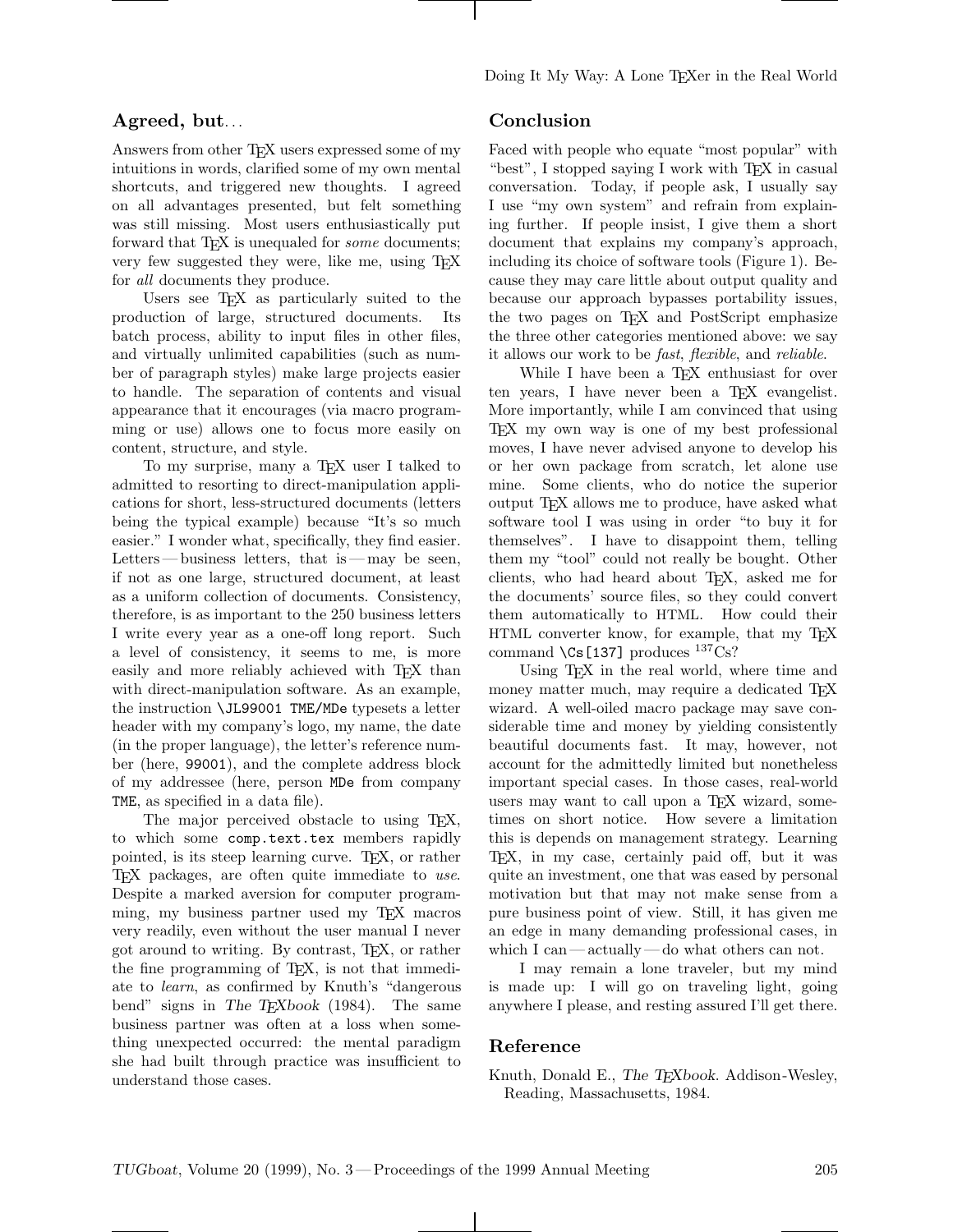**Figure 1** (next two pages) The two pages on our using TEX and PostScript, out of a short document explaining our approach to our clients.

|                            | ECAUSE WE STRIVE FOR THE HIGHEST QUALITY, we invested in the<br>best typesetting tools. All the paper documents we produce therefore<br>rely on two highly acclaimed standard codes: TEX and PostScript.<br>T <sub>F</sub> X is a typesetting system developed by Donald E. Knuth at Stanford University<br>for "the creation of beautiful books—and especially for books that contain a lot<br>of mathematics." PostScript is a standard page-description language developed<br>by Adobe Systems Inc. "for imaging high-quality text and graphics."                                                                                                                         |
|----------------------------|------------------------------------------------------------------------------------------------------------------------------------------------------------------------------------------------------------------------------------------------------------------------------------------------------------------------------------------------------------------------------------------------------------------------------------------------------------------------------------------------------------------------------------------------------------------------------------------------------------------------------------------------------------------------------|
| Software tools             | Taking advantage of their complementarity, we use T <sub>F</sub> X and PostScript in<br>combination. We use TFX programming and encoding for all aspects of<br>typesetting (arranging type on the page). We use PostScript programming and<br>encoding for elements other than type, such as drawings and graphs. For<br>simple illustrations, we write PostScript code directly. For complex ones, we<br>use PostScript-oriented Adobe products: Illustrator™ for vectorial descriptions<br>such as drawings, Photoshop™ for pixel descriptions such as sampled images.                                                                                                     |
| Software<br>compatibility  | Since we go from scratch to final pages, compatibility issues are few, if any. As<br>input from clients, we favor the simplest form of all: unformatted ASCII-encoded<br>text or data (often referred to as "plain text"), readily obtainable with most<br>software today. And as output, we convert the whole document to PostScript<br>code, for printing or imaging on a PostScript device. Our clients, in other words,<br>do not have to know anything about TEX to work with us.                                                                                                                                                                                       |
| Advantages<br>of own tools | Programming T <sub>F</sub> X and PostScript—a route on which few professionals venture—<br>gives us three unequaled advantages over using off-the-shelf software: our<br>work is fast, flexible, and reliable. First, we know our tools in and out, and are<br>not slowed down by countless unnecessary options: we travel light. Second,<br>whenever a feature seems to be missing, we program it: we can go anywhere.<br>Third, whenever a feature does not work as we intended, we can and do fix it:<br>we'll get there. We can therefore guarantee a well-done job by a certain date,<br>without fearing that the software irremediably let us down at the last minute. |
|                            | Freedom has its price: programming T <sub>F</sub> X and PostScript requires skill and<br>dedication. Skill we have acquired through a high-level technical education,<br>then refined through ten years of practice. Dedication is fueled by our<br>(and our clients') satisfaction with the results. Though we seldom recom-<br>mend this approach to others, we will continue to develop our own tools,<br>while guaranteeing full compatibility of the output pages with printing devices.                                                                                                                                                                                |